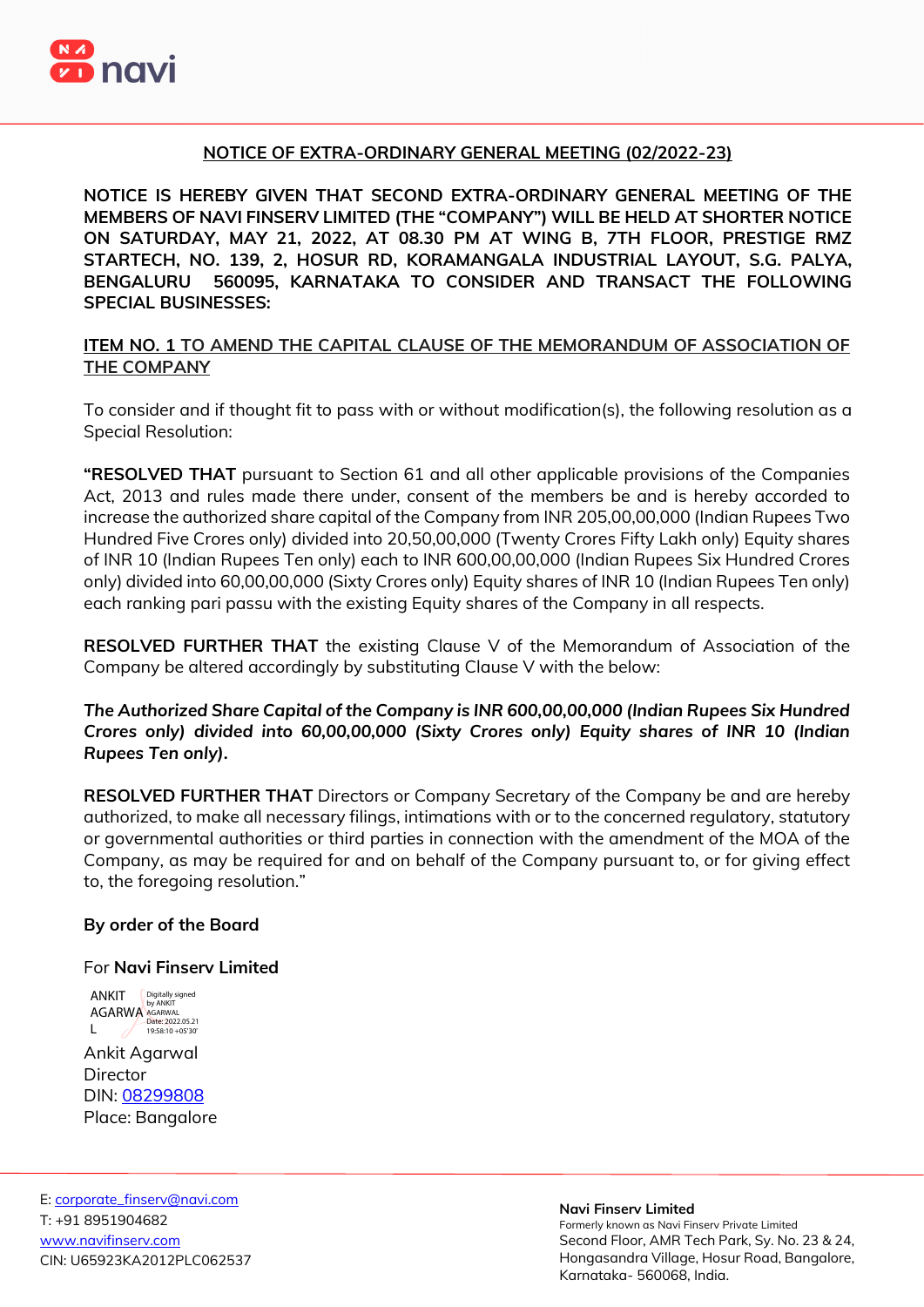

# **NOTES**

- 1. The Explanatory Statement under Section 102 of the Companies Act, 2013, as amended, in respect of the special business is annexed herewith and forms part of the notice.
- 2. A member entitled to attend and vote is entitled to appoint a proxy to attend and vote instead of himself/herself and the proxy need not be a member of the company. Copy of blank Proxy Form is duly enclosed to this notice.
- 3. Pursuant to Section 20(2) of the Companies Act and Rule 35 of the Companies (Incorporation) Rules, 2014, as amended, companies are permitted to send official documents to their shareholders electronically.
- 4. All documents referred to in the notice and in the accompanying explanatory statement are open for inspection at the registered office of the Company.
- 5. In case of corporate shareholders proposing to participate at the meeting through their representative, necessary authorization under Section 113 of the Companies Act, 2013 for such representation may please be forwarded to the Company.
- 6. Attendance Slip is duly annexed to this notice.
- 7. This Meeting has been convened at a shorter notice, subject to receipt of requisite consent from the shareholders of the Company.

#### **Navi Finserv Limited**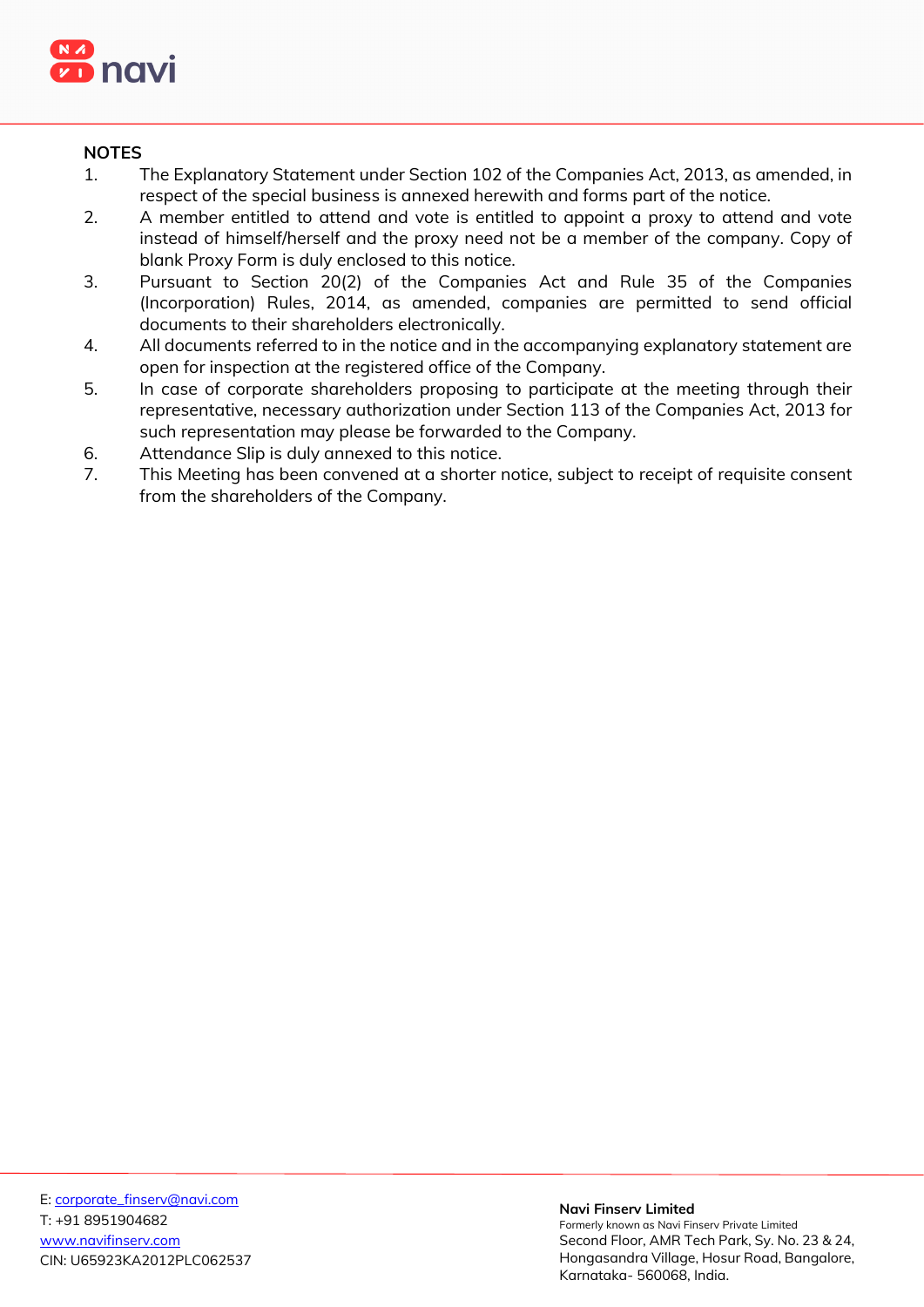

# **Route Map:**



#### **Navi Finserv Limited**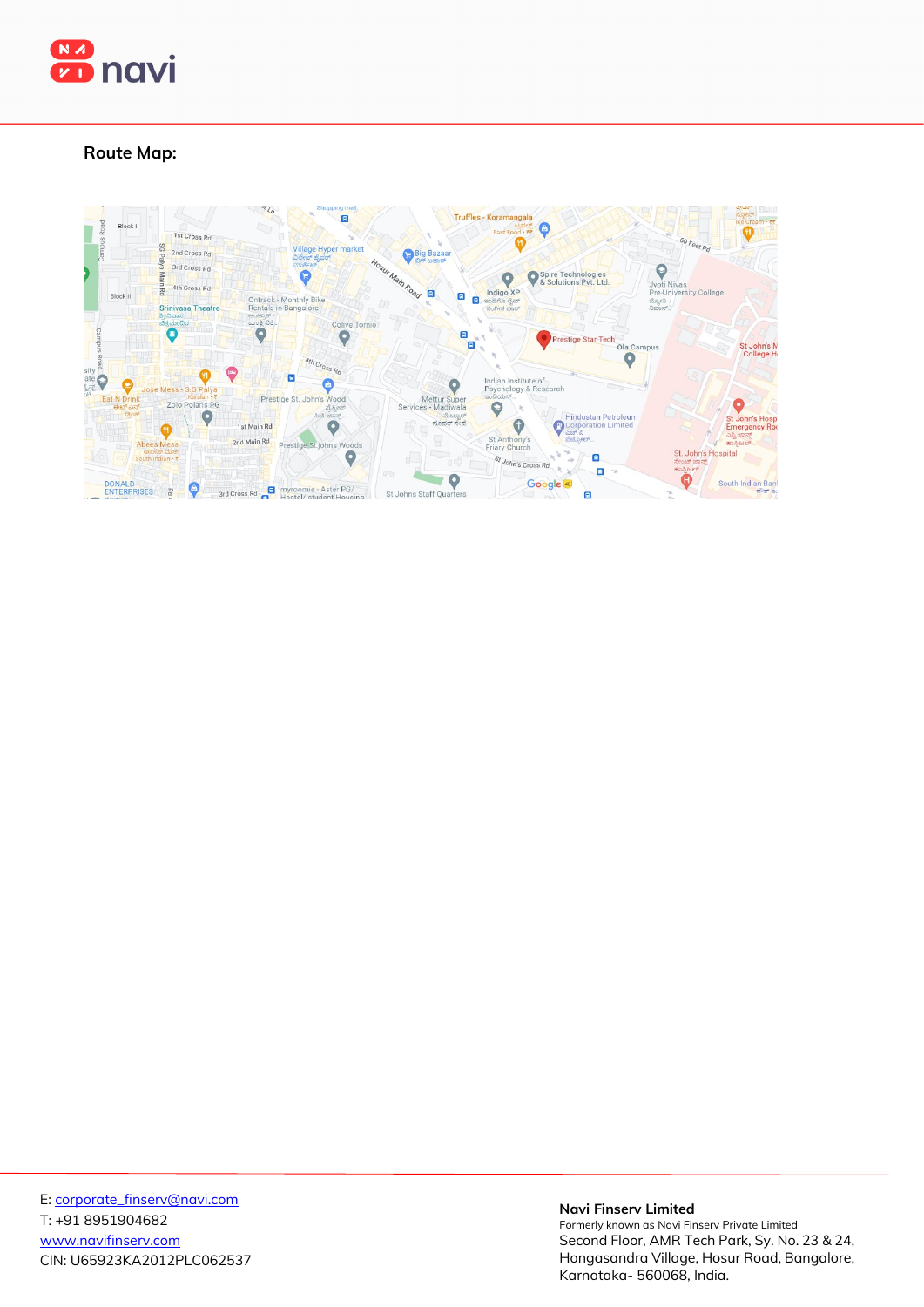

## **Explanatory Statement Pursuant to Section 102 of The Companies Act, 2013**

**ITEM NO. 1 TO AMEND THE CAPITAL CLAUSE OF THE MEMORANDUM OF ASSOCIATION("MOA") OF THE COMPANY** 

The management proposal is to accommodate the issue of fresh capital and in this regards the Company is required to increase its Authorized Share Capital from INR 205 Crores to INR 600 Crores to accommodate equity infusion.

The Board had accorded its consent to amend the MOA as proposed in this Notice in its meeting held on May 21, 2022, subject to the approval of the Members at a General Meeting. The Board seeks the approval of the proposed resolutions by way of a special resolution.

## **By order of the Board**

### For **Navi Finserv Limited**

ANKIT AGARWAL Date: 2022.05.21 19:58:27 +05'30'Digitally signed by ANKIT AGARWAL

Ankit Agarwal **Director** DIN: [08299808](https://www.mca.gov.in/mcafoportal/companyLLPMasterData.do)  Place: Bangalore

#### **Navi Finserv Limited**